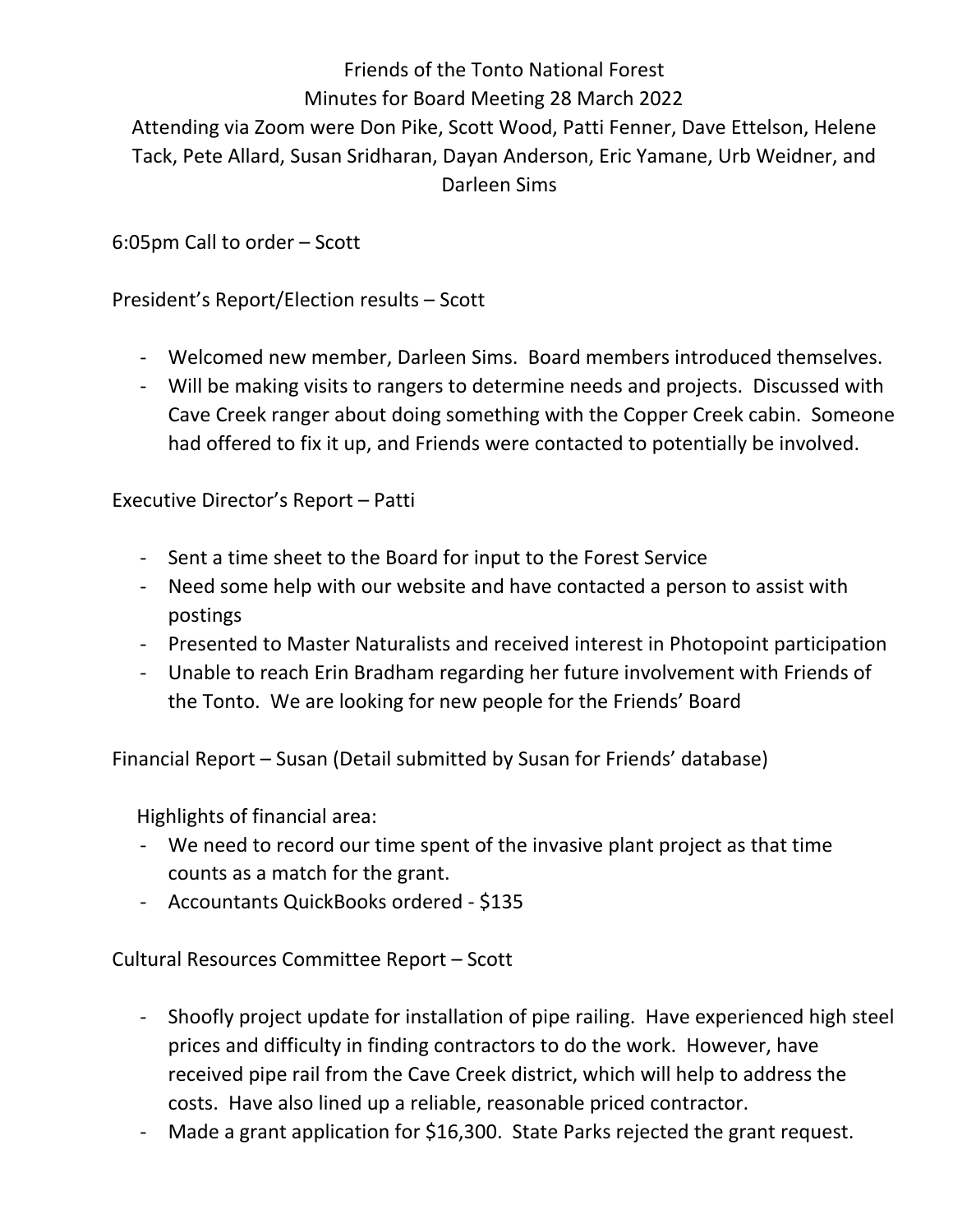- If we do what was originally planned, could do the job for \$14,500. Scott suggests we fund the project from our unrestricted funds. Shoofly would be a very visible project; however, Don suggests we create a fundraiser and grant applications to pay for it. Don had previously offered to donate up to \$5,000 if matching monies could be raised. And, the \$5,000 could be applied to the Shoofly project. If so, fundraising still required to achieve the matching money as well as the additional funds required.
- Discussed possible use of GoFundMe to obtain funds. Solicitation could be made on our web page and vis emails to our members. Could prepare "President's Challenge".
- Illustrates need for a Friends' fundraising committee.

## Natural Resources Committee Report – Don

Noxious Weeds – Don

- Accomplished a lot addressing the Stinknet. Did not totally cover the intended acreage due to COVID and recruiting issues. Did cover about thirty acres.<br>- Have also been doing matching volunteer work in the Superstition Mtns on
- Fountain Grass. Have averaged around eight volunteers for each work session.
- Will send out a proposal for an additional 400 invasives' brochures to be printed at an estimated cost of \$350. Will also look at alternative quantities if financially advantageous.
- Has been working with Superstition Area Land Trust, an organization that works on trail building. Their agreement with the Forest Service had expired; however, they can work with us. Don trained a person, who will be doing an event primarily next Wed in the hieroglyphics trail area to work on Buffelgrass removal.
- Working with another trail building group, who do work in the Usery Mountains, to have them address invasives while doing trail work. Also worked with Natural Restorations to try to get their people trained. They are working on replanting in the Bush fire area and potentially could also address invasives when they are planting. Need long term commitment to accomplish.
- Apache Junction Park & Rec also interested in addressing invasives in their area.

Water Inventory Project (Notes received from Trent)

- Organized a training with the Forest Service for the Payson Springs Monitoring Project. Seven volunteers attended. Kelly will provide a list of springs to be monitored and the required equipment. May be able to provide funds to Friends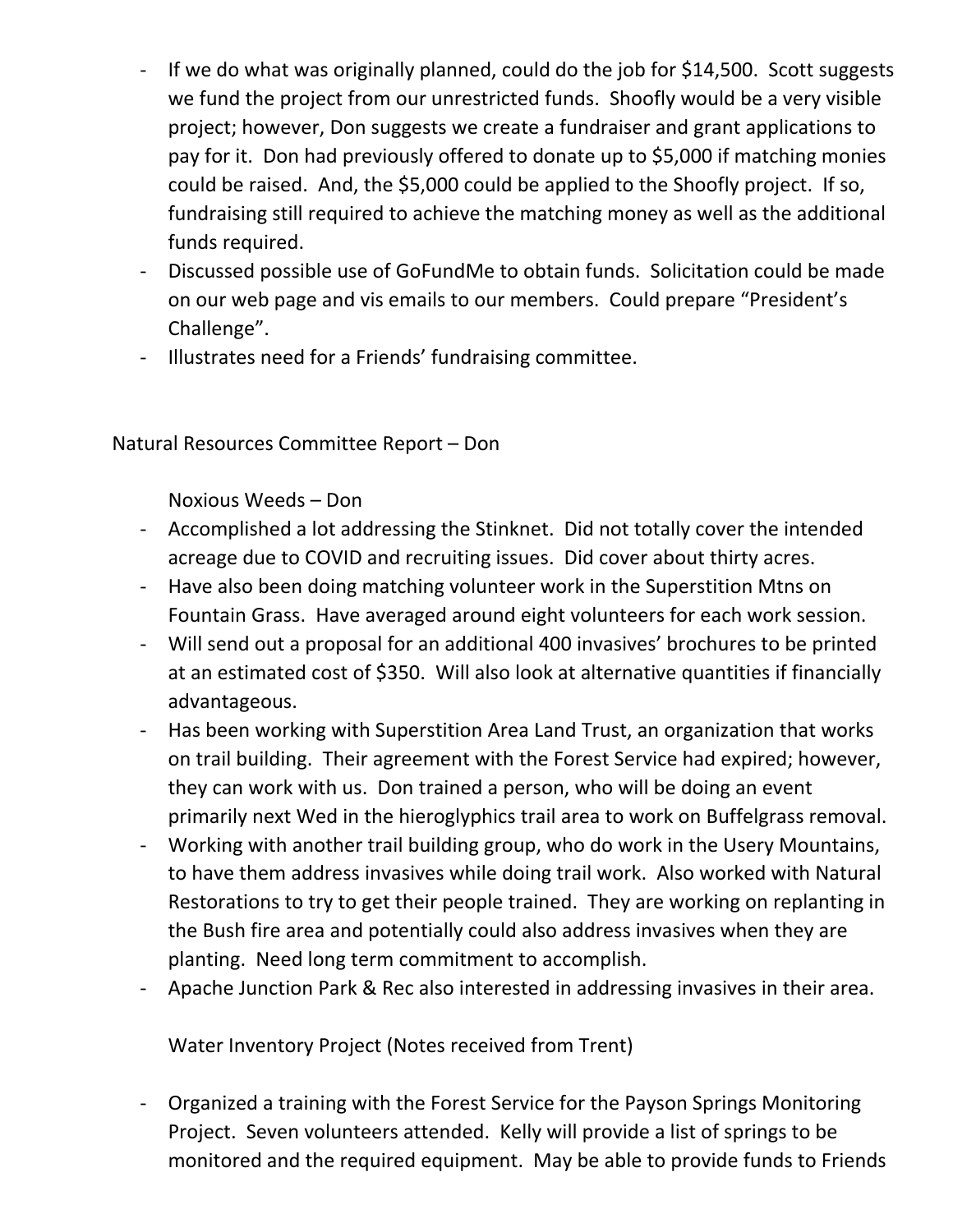for the purchase of the equipment or Forest Service will provide. Will have future training sessions.

Recreation/Trail Projects - Susan

- Plants in good shape at Rattlesnake Cove. Next effort will be to develop a monitoring program looking for eggs and larvae at sites. Patti will contact Kelly Kessler to see if she or someone else will provide training. Darleen is currently actively involved in this work.

Cave Creek Trail Project – Susan

- Trail maintenance event was held with thirteen people at the Cave Creek trailhead. Performed trail maintenance and signage improvements on 2 miles of 35-mile trail. Grant from the Great American Outdoors Act was received by the Cave Creek Ranger District.

Riparian Photopoint – Patti

- Three training sessions have been held. Have almost 30 volunteers.

Adopt-a-site – Eric

- Been considerable volunteer turnover. Have conducted a couple of cleanups; however, volunteer numbers are lower. Working to expand. Had successful event in February at Rattlesnake Cove. Will pursue Wells Fargo for future volunteers; will get on their list.

Membership Committee Report – Pete & Helene (Pete submitted report via email)

- 35 individuals, 14 families, 4 organizations for a total of 53
- Sent renewal notices
- Helene created a volunteer form and put it on the website. Info will go into a spreadsheet to for use by those who head up a specific area.
- Helene working with Board to determine what is needed in the Customer Relationship Management (CRM). Will look at options for volunteer feedback and tracking of membership and donations to be done at a reasonable price.
- Helene would like any current volunteers to add a review to our profile on the VolunteerMatch website.